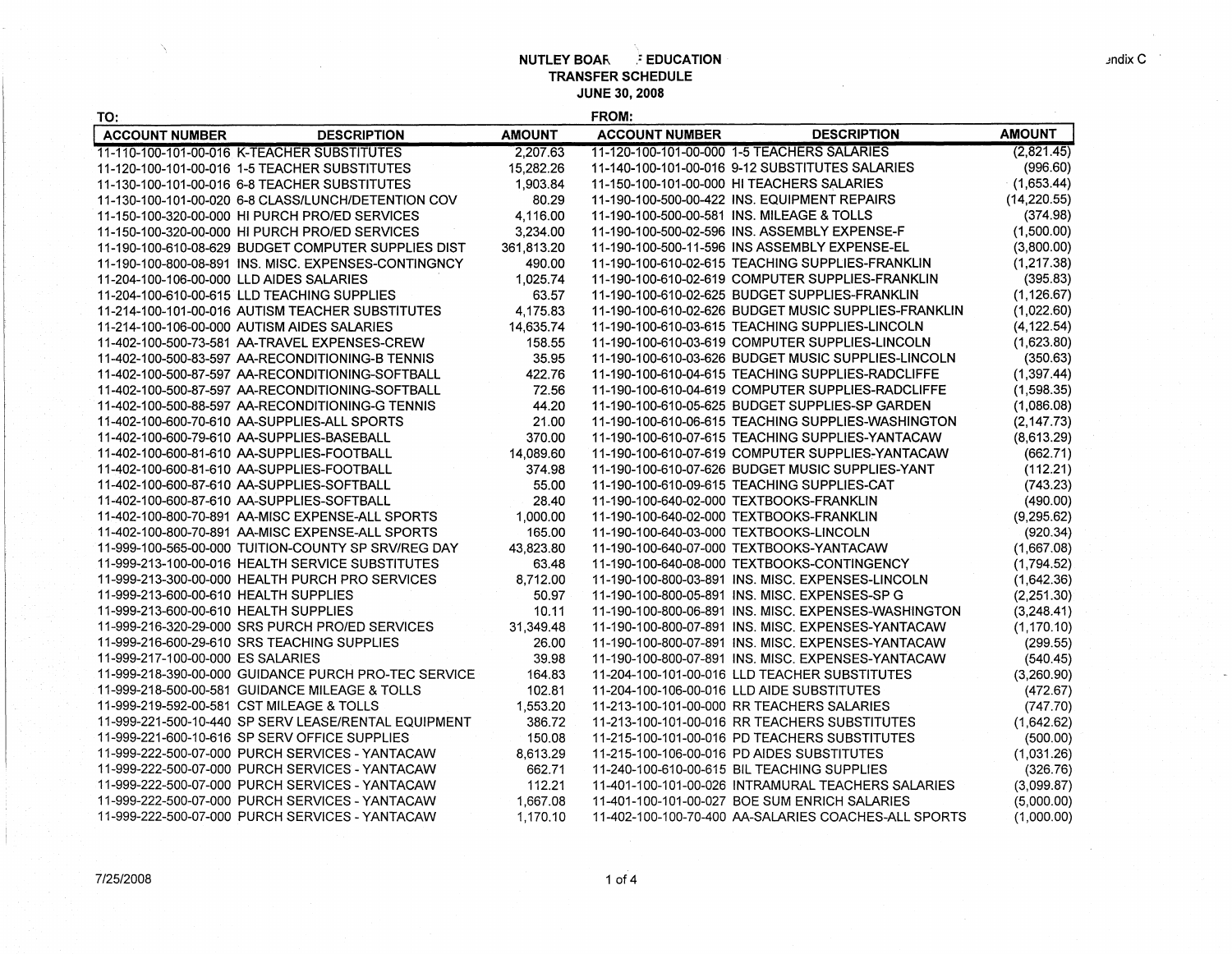## **NUTLEY BOAR. i EDUCATION TRANSFER SCHEDULE JUNE 30, 2008**

(1,719.00)

| S |  |
|---|--|

 $\gamma$ 

| TO:                                                  |               | FROM:                                                |               |
|------------------------------------------------------|---------------|------------------------------------------------------|---------------|
| <b>ACCOUNT NUMBER</b><br><b>DESCRIPTION</b>          | <b>AMOUNT</b> | <b>ACCOUNT NUMBER</b><br><b>DESCRIPTION</b>          | <b>AMOUNT</b> |
| 11-999-222-500-07-000 PURCH SERVICES - YANTACAW      | 1,411.55      | 11-402-100-100-70-400 AA-SALARIES COACHES-ALL SPORTS | (8,362.31)    |
| 11-999-222-500-07-000 PURCH SERVICES - YANTACAW      | 823.52        | 11-402-100-100-71-000 AA-SALARIES GROUNDS-CHEERLEADE | (71.84)       |
| 11-999-222-500-07-000 PURCH SERVICES - YANTACAW      | 2,233.28      | 11-402-100-100-79-000 AA-SALARIES GROUNDS-BASEBALL   | (1, 183.89)   |
| 11-999-222-500-07-000 PURCH SERVICES - YANTACAW      | 408.06        | 11-402-100-100-87-000 AA-SALARIES GROUNDS-SOFTBALL   | (1, 175.70)   |
| 11-999-222-500-07-000 PURCH SERVICES - YANTACAW      | 2,000.00      | 11-402-100-500-73-581 AA-TRAVEL EXPENSES-CREW        | (13.55)       |
| 11-999-230-331-16-000 LEGAL SERVICES                 | 2,479.81      | 11-402-100-500-87-597 AA-RECONDITIONING-SOFTBALL     | (0.01)        |
| 11-999-230-332-16-000 AUDIT FEES                     | 627.00        | 11-402-100-500-91-597 AA-RECONDITIONING-LA CROSSE    | (370.00)      |
| 11-999-230-530-16-531 TELEPHONE SERVICES             | 44.31         | 11-402-100-500-91-597 AA-RECONDITIONING-LA CROSSE    | (165.00)      |
| 11-999-230-890-17-000 SUPT OFFICE MISC EXPENSES      | 40.00         | 11-402-100-500-91-597 AA-RECONDITIONING-LA CROSSE    | (264.04)      |
| 11-999-240-600-01-616 SCH OFFICE SUPPLIES-HS         | 300.00        | 11-402-100-600-70-610 AA-SUPPLIES-ALL SPORTS         | (0.91)        |
| 11-999-240-800-01-892 GRADUATION EXPENSES-HS         | 440.27        | 11-402-100-600-70-617 AA-MEDICAL SUPPLIES-ALL SPORTS | (55.00)       |
| 11-999-240-800-02-892 GRADUATION EXPENSE-FRANKLIN    | 8.26          | 11-402-100-600-70-617 AA-MEDICAL SUPPLIES-ALL SPORTS | (11.23)       |
| 11-999-251-500-00-440 CENTRAL SVCS. LEASE/RENTAL EQU | 90.00         | 11-402-100-600-73-610 AA-SUPPLIES-CREW               | (0.98)        |
| 11-999-252-500-00-596 ADMIN IT MISC PURCH SVCS.      | 1,363.00      | 11-402-100-600-74-610 AA-SUPPLIES-GOLF               | (308.00)      |
| 11-999-252-600-00-616 ADMIN IT OFFICE SUPPLIES       | 316.40        | 11-402-100-600-79-610 AA-SUPPLIES-BASEBALL           | (258.17)      |
| 11-999-261-420-01-423 MAINT, C/S HIGH SCHOOL         | 1,795.96      | 11-402-100-600-80-610 AA-SUPPLIES-B BASKETBALL       | (4.73)        |
| 11-999-261-420-02-423 MAINT, C/S FRANKLIN            | 1.155.00      | 11-402-100-600-81-610 AA-SUPPLIES-FOOTBALL           | (422.76)      |
| 11-999-261-420-03-423 MAINT, C/S LINCOLN             | 211.99        | 11-402-100-600-83-610 AA-SUPPLIES-B TENNIS           | (5.05)        |
| 11-999-261-420-04-423 MAINT, C/S RADCLIFFE           | 567.45        | 11-402-100-600-84-610 AA-SUPPLIES-WRESTLING          | (105.00)      |
| 11-999-261-420-06-423 MAINT, C/S WASHINGTON          | 802.55        | 11-402-100-600-91-610 AA-SUPPLIES-LA CROSSE          | (80.15)       |
| 11-999-261-420-07-423 MAINT, C/S YANTACAW            | 540.45        | 11-402-100-600-91-610 AA-SUPPLIES-LA CROSSE          | (834.11)      |
| 11-999-261-420-07-423 MAINT, C/S YANTACAW            | 2.071.55      | 11-402-100-800-70-894 AA-AWARDS-ALL SPORTS           | (1,098.34)    |
| 11-999-261-610-02-000 MAINT, REP/SUPP-FRANKLIN       | 126.51        | 11-402-100-800-73-891 AA-MISC EXPENSE-CREW           | (158.55)      |
| 11-999-261-610-06-000 MAINT, REP/SUPP-WASHINGTON     | 459.23        | 11-402-100-800-74-891 AA-MISC EXPENSE-GOLF           | (40.00)       |
| 11-999-262-100-00-029 OP/PL SALARYS-OVERTIME         | 3,912.81      | 11-402-100-800-74-895 AA-GAME EXPENSE-GOLF           | (20.00)       |
| 11-999-262-100-21-000 OP/PL SALARYS-N.I.AIDES        | 1,032.61      | 11-402-100-800-75-895 AA-GAME EXPENSE-GYMNASTICS     | (20.00)       |
| 11-999-270-100-01-000 HS FIELD TRIPS IN-HOUSE        | 76.46         | 11-402-100-800-80-895 AA-GAME EXPENSE-B BASKETBALL   | (21.00)       |
| 11-999-270-100-03-000 LINCOLN FIELD TRIPS IN-HOUSE   | 356.11        | 11-402-100-800-80-895 AA-GAME EXPENSE-B BASKETBALL   | (3.10)        |
| 11-999-270-100-05-000 SPRING G. FIELD TRIPS IN-HOUSE | 33.75         | 11-402-100-800-83-895 AA-GAME EXPENSE-B TENNIS       | (50.00)       |
| 11-999-270-100-06-000 WASH. FIELD TRIPS IN-HOUSE     | 207.07        | 11-402-100-800-87-891 AA-MISC EXPENSE-SOFTBALL       | (20.00)       |
| 11-999-270-100-07-000 YANTCW, FIELD TRIPS IN-HOUSE   | 79.88         | 11-402-100-800-87-895 AA-GAME EXPENSE-SOFTBALL       | (100.00)      |
| 11-999-270-108-00-000 TRANSP SALARIES-SPECIAL        | 6,823.88      | 11-402-100-800-91-891 AA-MISC EXPENSE-LA CROSSE      | (30.00)       |
| 11-999-291-220-00-000 F.I.C.A.                       | 11,753.45     | 11-402-100-800-92-895 AA-GAME EXPENSE-ICE HOCKEY     | (72.56)       |
| 11-999-310-930-00-000 TRANS-FOOD SERVICE DEFICIT     | 50,000.00     | 11-402-100-800-92-895 AA-GAME EXPENSE-ICE HOCKEY     | (137.04)      |
| 12-999-260-730-19-732 N/I EQUIP-BLDGS/MAINT          | 10,000.00     | 11-403-100-610-00-000 GIFTED & TALENTED SUPPLIES     | (1,665.04)    |
| 12-999-260-730-20-732 N/I EQUIPMENT-GROUNDS          | 10,000.00     | 11-999-100-566-00-000 TUITION NJ PRIV HANDICAP       | (4, 116.00)   |
|                                                      |               | 11-999-100-566-00-000 TUITION NJ PRIV HANDICAP       | (144, 072.34) |
|                                                      |               | 11-999-213-100-21-000 HEALTH AIDES SALARIES          | (1,096.00)    |
|                                                      |               | 11-999-213-300-00-000 HEALTH PURCH PRO SERVICES      | (114.54)      |
|                                                      |               | 11-999-213-300-00-000 HEALTH PURCH PRO SERVICES      | (10.11)       |
|                                                      |               | 11-999-216-320-29-000 SRS PURCH PRO/ED SERVICES      | (26.00)       |
|                                                      |               | 11-999-218-104-00-000 GUIDANCE COUNSELORS SALARIES   | (61.562.98)   |

11-999-218-600-00-618 GUIDANCE TESTING SUPPLIES DW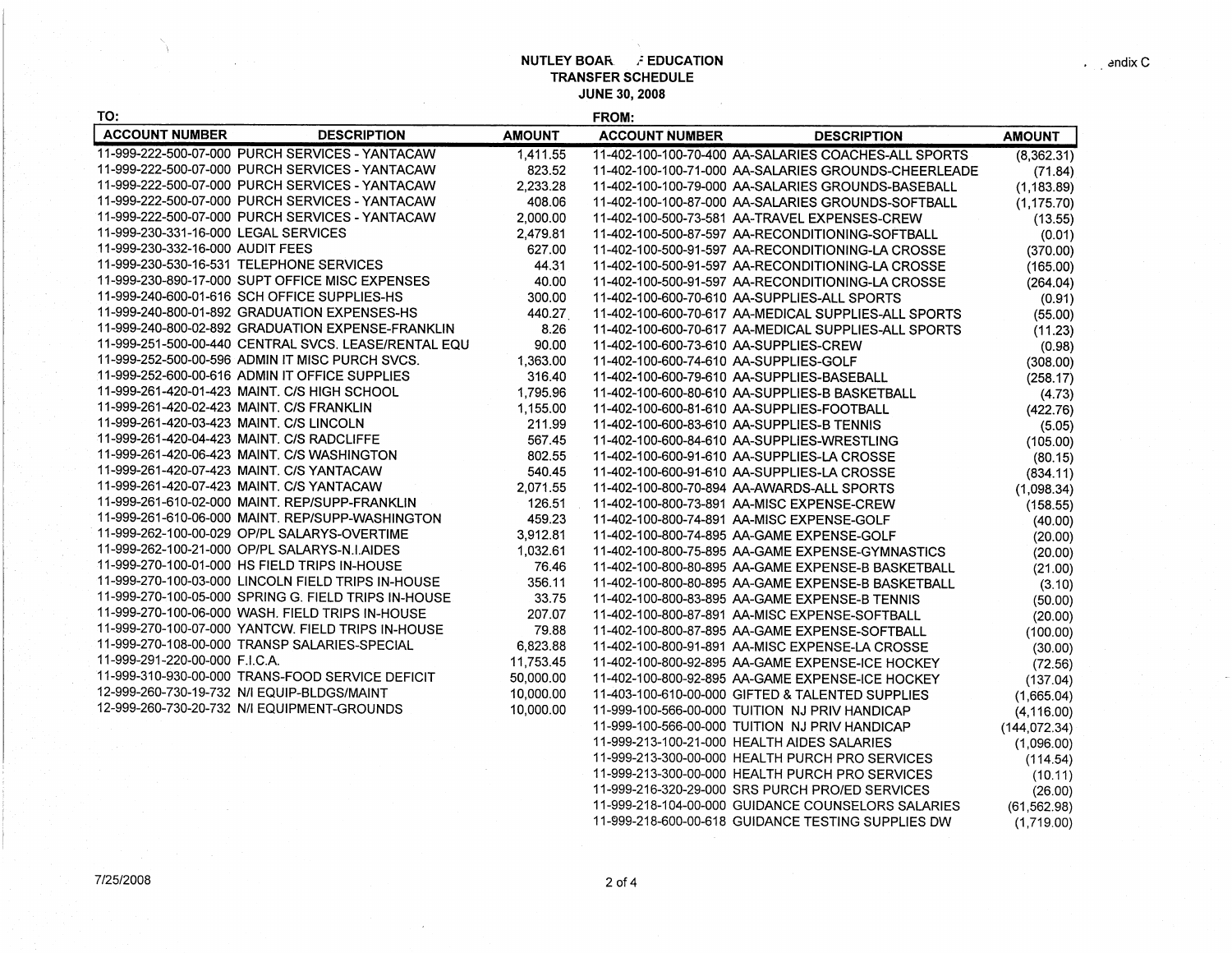## **NUTLEY BOAI F EDUCATION TRANSFER SCHEDULE JUNE** 30, **2008**

| TO:                   |                    |               | FROM:                                          |                                                                                                            |               |
|-----------------------|--------------------|---------------|------------------------------------------------|------------------------------------------------------------------------------------------------------------|---------------|
| <b>ACCOUNT NUMBER</b> | <b>DESCRIPTION</b> | <b>AMOUNT</b> | <b>ACCOUNT NUMBER</b>                          | <b>DESCRIPTION</b>                                                                                         | <b>AMOUNT</b> |
|                       |                    |               |                                                | 11-999-219-592-00-000 CST MISC PURCHASES SERVICES                                                          | (1,553.20)    |
|                       |                    |               | 11-999-221-104-00-000 CURR WORKSHOP SALARIES   |                                                                                                            | (1,551.76)    |
|                       |                    |               | 11-999-221-800-10-891 SP SERV MISC EXPENSES    |                                                                                                            | (150.08)      |
|                       |                    |               | 11-999-222-100-00-000 LIBRARY/AVA SALARIES     |                                                                                                            | (14,800.90)   |
|                       |                    |               | 11-999-222-100-00-017 LIBRARY/AVA EXTRA COMP   |                                                                                                            | (1,993.95)    |
|                       |                    |               |                                                | 11-999-222-500-07-000 PURCH SERVICES - YANTACAW                                                            | (2,071.55)    |
|                       |                    |               | 11-999-222-600-02-611 LIBRARY BOOKS-FRANKLIN   |                                                                                                            | (1, 123.91)   |
|                       |                    |               | 11-999-222-600-02-612 PERIODICALS-FRANKLIN     |                                                                                                            | (1,367.21)    |
|                       |                    |               | 11-999-222-600-02-613 AV SUPPLIES-FRANKLIN     |                                                                                                            | (1, 106.01)   |
|                       |                    |               |                                                | 11-999-222-600-02-629 LIB/AV BUDGET COMPUTER SUP-FR                                                        | (1,000.00)    |
|                       |                    |               | 11-999-222-600-03-611 LIBRARY BOOKS-LINCOLN    |                                                                                                            | (1,496.78)    |
|                       |                    |               |                                                | 11-999-222-600-03-619 LIB/AV COMPUTER SUPPLIES-LINC                                                        | (1,400.00)    |
|                       |                    |               |                                                | 11-999-222-600-06-611 LIBRARY BOOKS-WASHINGTON                                                             | (1,010.37)    |
|                       |                    |               |                                                | 11-999-222-600-06-619 LIB/AV COMPUTER SUPPLIES-WASH                                                        | (917.55)      |
|                       |                    |               | 11-999-222-600-07-611 LIBRARY BOOKS-YANTACAW   |                                                                                                            | (1,411.55)    |
|                       |                    |               | 11-999-222-600-07-612 PERIODICALS-YANTACAW     |                                                                                                            | (823.52)      |
|                       |                    |               | 11-999-222-600-07-613 AV SUPPLIES-YANTACAW     |                                                                                                            | (2,233.28)    |
|                       |                    |               |                                                | 11-999-222-600-07-614 LIBRARY SUPPLIES-YANTACAW                                                            | (408.06)      |
|                       |                    |               |                                                | 11-999-222-600-07-619 LIB/AV COMPUTER SUPPLIES-YANT                                                        | (2,000.00)    |
|                       |                    |               |                                                | 11-999-223-104-00-000 PRO/DEV OTHER PROF SALARIES                                                          | (2,479.36)    |
|                       |                    |               |                                                | 11-999-223-500-00-582 PRO/DEV CONF/WORKSHOP EXPENSE                                                        | (2,355.63)    |
|                       |                    |               | 11-999-230-100-17-016 SUPT OFF SECRETARYS SUBS |                                                                                                            | (804.17)      |
|                       |                    |               | 11-999-230-530-00-532 POSTAGE-DISTRICT WIDE    |                                                                                                            | (1,442.55)    |
|                       |                    |               | 11-999-230-530-16-533 NETWORK COMMUNICATIONS   |                                                                                                            | (944.40)      |
|                       |                    |               | 11-999-240-500-00-581 SCH ADM MILEAGE & TOLLS  |                                                                                                            |               |
|                       |                    |               | 11-999-240-500-00-581 SCH ADM MILEAGE & TOLLS  |                                                                                                            | (440.27)      |
|                       |                    |               |                                                |                                                                                                            | (8.26)        |
|                       |                    |               |                                                | 11-999-240-500-03-440 SCH ADM LEASE/RENTAL EQ-LINC<br>11-999-251-330-00-333 CENTRAL SVCS. ARCHITECT/ENGINE | (300.00)      |
|                       |                    |               |                                                |                                                                                                            | (90.00)       |
|                       |                    |               | 11-999-252-100-00-000 ADMIN IT SALARIES        |                                                                                                            | (1,363.00)    |
|                       |                    |               | 11-999-252-100-00-000 ADMIN IT SALARIES        |                                                                                                            | (316.40)      |
|                       |                    |               |                                                | 11-999-261-100-00-016 MAINT. SALARIES SUBSTITUTES                                                          | (6,694.00)    |
|                       |                    |               | 11-999-261-100-00-029 MAINT. SALARIES OVERTIME |                                                                                                            | (4,743.43)    |
|                       |                    |               | 11-999-261-610-03-000 MAINT. REP/SUPP-LINCOLN  |                                                                                                            | (2, 163.16)   |
|                       |                    |               |                                                | 11-999-261-610-05-000 MAINT, REP/SUPP-SPRING GARDEN                                                        | (459.23)      |
|                       |                    |               |                                                | 11-999-261-610-05-000 MAINT. REP/SUPP-SPRING GARDEN                                                        | (1,558.94)    |
|                       |                    |               | 11-999-261-610-07-000 MAINT, REP/SUPP-YANTACAW |                                                                                                            | (2,441.14)    |
|                       |                    |               | 11-999-262-100-00-000 OP/PL SALARYS-CUST/GRNDS |                                                                                                            | (4,673.09)    |
|                       |                    |               | 11-999-262-100-22-000 OP/PL SALARYS-SECURITY   |                                                                                                            | (979.52)      |
|                       |                    |               |                                                | 11-999-262-300-00-000 OP/PL PURCH. PRO/TEC SERVICES                                                        | (1, 164.00)   |
|                       |                    |               | 11-999-262-420-00-422 OP/PL C/S EQUIP. REPAIR  |                                                                                                            | (8, 117.01)   |
|                       |                    |               | 11-999-262-590-22-000 OP/PL SECURITY-TOWNSHIP  |                                                                                                            | (3,956.18)    |
|                       |                    |               | 11-999-262-610-18-000 OP/PL CUSTODIAL SUPPLIES |                                                                                                            | (1,604.33)    |
|                       |                    |               | 11-999-262-620-00-621 OP/PL GAS-HEAT/HOT WATER |                                                                                                            | (40, 208.71)  |

 $\tilde{a}$